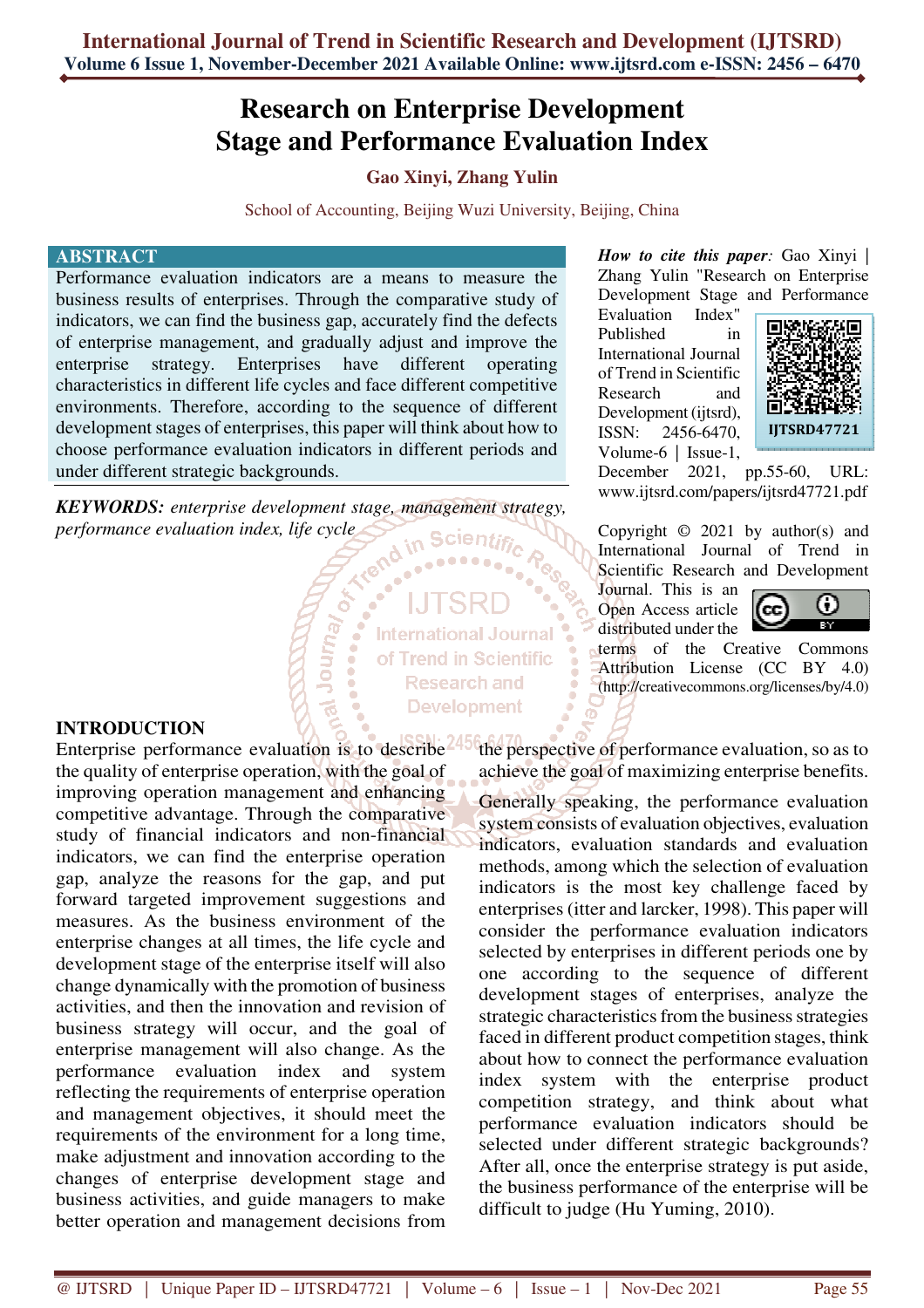#### **LITERATURE REVIEW**

Business performance evaluation is not only an important mechanism of enterprise management, but also a major issue facing enterprise development. Zhu Bo, GanShengdao (2015) found that business strategy plays a complete intermediary role between the degree of market competition and the adoption of non-financial indicators, that is, the higher the degree of market competition faced by enterprises, the higher the degree of forward-looking strategy and the higher the degree of non-financial indicators adopted by enterprises. Zhang Rui et al. (2016) proposed that business performance evaluation will develop in a multi-dimensional and in-depth way in the future: expand the multi-dimensional evaluation content, establish the evaluation concept of contradictory philosophy, build and implement the performance evaluation system of enterprises in dynamic and virtual environment, and pay attention to the rights boundary of operators. Liu Haichao et al. (2008) found that market competition is one of the fundamental driving factors for the change of enterprise business strategy, and the fundamental purpose of the change of enterprise business strategy is to achieve better strategic and financial performance. Zhang Rui et al. (2010) proposed that enterprises' financing ability, innovation ability, market development ability and managers' adaptability are important abilities for enterprises lo to survive, develop and achieve strategic business performance, and proposed that relevant evaluation indicators should be strengthened or added to the existing enterprise strategic business performance evaluation index system, so as to give full play to the guiding management role of performance evaluation, Reduce the harm of crisis to enterprises.

#### **Product Competition Stage and Performance Evaluation Index Selection**

The improvement of enterprise strategic business performance evaluation index system should follow the principles of relevance, importance and comprehensiveness. The system should take different evaluation indexes as the core, expand to the important influencing factors affecting enterprise performance, and form a comprehensive and systematic index system. Grasping the law of enterprise life cycle is of great significance for enterprises to make accurate strategic adjustment, maintain competitive advantage and realize sustainable development.

#### **A. competition stage of output (Enterprise product introduction period)**

Product introduction period refers to the period when a new product is officially put on the market and the product is not recognized, so the sales volume increases slowly. During this period, the consumer market does not obviously show the customer's demand for the new product. The characteristics of product introduction period are as follows: the performance of newly developed products is unstable and needs to be improved gradually; Consumers are unfamiliar with new products and lack comprehensive understanding and trust. Therefore, the strategic goal of the enterprise at this stage is to seize market share. Since few consumers are willing to try new products, in the case of uncertain product technology, enterprises do not have enough power or funds to pay attention to more complex aspects such as product innovation and technology upgrading. First, through the guarantee of product quantity, the new product rate should be brought into the sight of consumers' choice and win the first opportunity to seize the market, At this time, most of the business strategies of the enterprise focus on how to improve the output to quickly enter the product market, waiting for the customer's recognition and acceptance of the product to be improved to a certain extent, and waiting for such products to have a relatively stable customer base.

During this period, the enterprise's business performance evaluation index system should take the enterprise's production efficiency and growth ability as the core, which can mainly include: the growth rate of main business income, the growth rate of sales volume, the growth rate of operating income and so on; At the same time, in this period, the marketing cost invested by enterprises is very large. In the performance evaluation, we should pay attention to the comparative analysis of indicators related to the gross profit margin of enterprises.

#### **B. competition stage of Product innovation research and development**

#### **B-1. Product differentiation strategy**

Product differentiation strategy refers to the strategy adopted by enterprises to provide the market with the incomparable characteristics of high quality, reliability, innovation and product characteristics. Differentiated products can better meet the needs of consumers, promote enterprises to increase sales or allow enterprises to set higher prices, This requires enterprises to take the lead in launching products with high value and innovative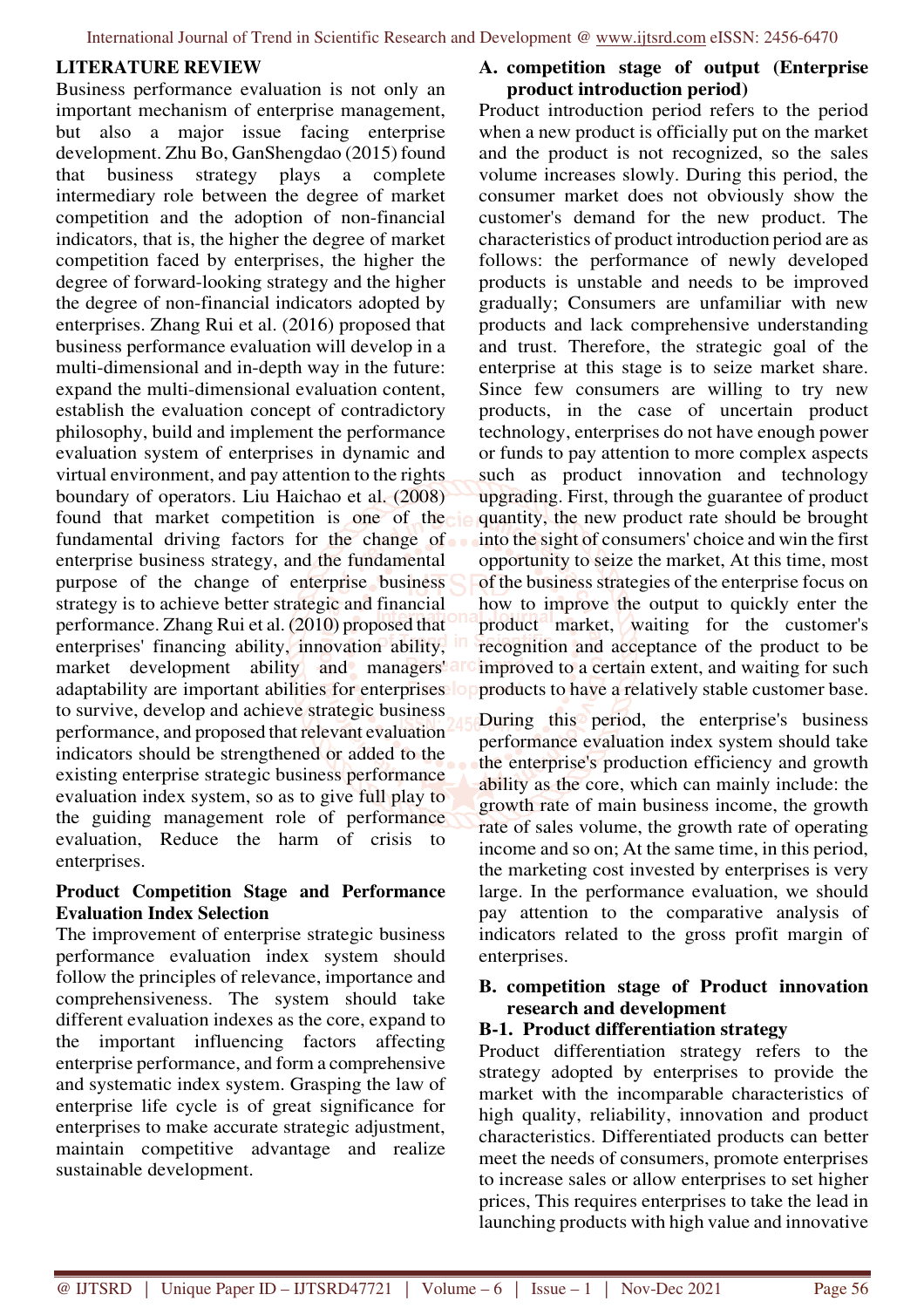characteristics on the premise of meeting the basic needs of customers, and strive for a favorable competitive advantage with unique characteristics.

#### **B-1.1. Evaluation of financial support:**

To some extent, the differentiation strategy actually symbolizes the high financial support of the enterprise in technology R & D and patent application, lays a solid foundation for the enterprise's technology leading position, product specificity and operating profit growth in the future, and greatly increases the enterprise's competitive advantage and profitability. In addition, heterogeneous products require different design, raw materials and production processes. When the difference increases, the coordination of these products in the procurement and production process becomes more difficult, and some other special expenses will be increased. In order to produce a variety of products, enterprises can not make full use of economies of scale when purchasing raw materials, and partially lose the ability to bargain with suppliers, which will increase the production cost. Enterprises must also store a variety of different raw materials, which will also lead to an increase in inventory costs.

Therefore, in this period, we should add evaluation indicators to evaluate the financing ability and cash flow ability of enterprises. The ability of financing and and obtaining cash flow is the premise and basis for an enterprise to achieve strategic business performance. Through the evaluation indicators of financing ability and obtaining cash flow ability, we can better predict the problems of the enterprise in these aspects, so as to take measures as soon as possible to reduce the harm. During this period, enterprises should strengthen the evaluation indicators of capital turnover capacity, and add indicators such as the ability of enterprises to organize projects to obtain loans, the ability to use trust funds for financing, the ratio of new loans, the sales discount rate, the bill discount rate and so on.

#### **B-1.2. Assessment of innovative technologies and capabilities:**

 Technological innovation plays an important role in product  $R \& D$ . in the stage of enterprise growth and product heterogeneity research, enterprises need to devote themselves to integrating various R & D resources to meet the needs of rapid product innovation. Innovative products must be close to consumers, understand consumers' preferences, and adapt to the development of modern technology application, Increase the technical added value of products while developing new products.

In the process of R & D of heterogeneous products, the measurement of the value of new intangible assets such as patent right, non patented technology, trademark right and franchise will be involved. Therefore, when selecting performance evaluation indicators at this stage, attention should be paid to evaluating whether the enterprise has a high ratio of intangible assets, Obtain the statistical analysis results of the proportion of intangible assets in total assets in the same period and the comparison of the growth rate of operating revenue brought by various types of products, so as to evaluate the R & D investment of different heterogeneous products and their contribution to revenue growth at this stage, try to find new products and new projects with low investment and high income, and provide data support for the formulation of subsequent product R & D and production investment, Provide experience and reference index calculation results for the budget scheme of the next round of product R & D and promotion.

At this stage, the market competition faced by enterprises is more intense, so they need to pay special attention to the quantity and quality of innovation achievements. The expanding technology platform and strong core competitiveness of enterprises are gradually emerging, the absorption capacity of technical knowledge is improved, and the increasing R & D investment can significantly improve the innovation level of enterprises. Therefore, indicators such as the conversion rate of innovation achievements should be added to the selection of indicators, It is used to evaluate the improvement of enterprise innovation level. It can also involve the performance evaluation and salary incentive statistics and evaluation of relevant technicians in the enterprise  $R \& D$  department, which can be used as the enterprise performance evaluation index at this stage and provide a reference for the formulation and modification of the enterprise's subsequent business strategy.

With the society paying more and more attention to energy conservation, environmental protection and environmental governance, relevant special types of enterprises (such as light and heavy polluting enterprises) should also set up indicators to evaluate the ecological technological innovation, so as to highlight the core competitiveness brought by the evaluation to the sustainable development of enterprises. Ecological technological innovation refers to the saving and efficient utilization of resources and energy consumption, the reuse of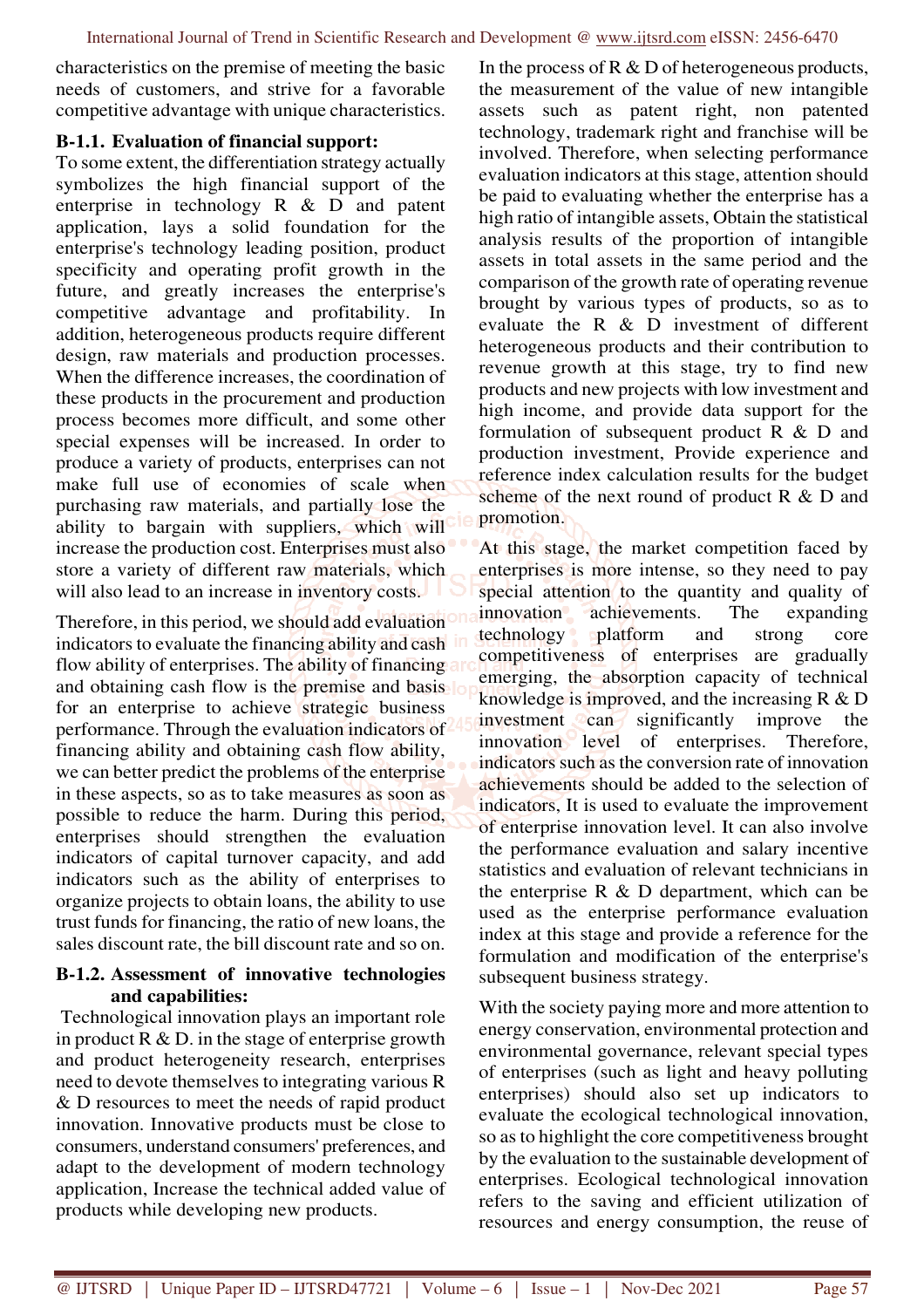products, the technological innovation of waste recycling, and the product innovation with hightech content that meets the requirements of environmental protection. This innovation constitutes the core competitiveness of special types of enterprises under the development mode of circular economy, which is closely related to the achievement of innovative strategic business performance. In the selection of performance evaluation indicators, indicators such as R & D investment of ecological technological innovation, R & D investment ratio of energy consumption saving, R & D investment ratio of three wastes recycling, and R & D investment of other high-tech new products that meet certain standards should be set (Zhang Rui et al., 2010).

## **B-2. Cost leadership strategy**

Cost leadership strategy refers to the strategy that enterprises build competitive advantage by reducing costs, making the total cost of enterprises lower than the cost of competitors in many fields such as R & D, production, sales and services, and even reaching the lowest in the whole industry.

When enterprises choose the cost leadership strategy, the selection of performance evaluation indicators should pay attention to the evaluation and data analysis of operating cost rate, cost profit rate. At the same time, it should be regarded as an a overall strategy of the enterprise, guided by the concept of cost system and cost-benefit, rebuild the internal business process, management structure and system of the enterprise, and optimize the management structure Reduce the management cost and make the internal system and mechanism of the enterprise more conducive to the realization of the low-cost strategic goal.

## **C. competition stage of Brand effect**

Brand effect is the continuation of the value brought by a brand to an enterprise. In the current brand led business model, brand means commodity positioning, business model, consumer group and profit return. Establishing an enterprise brand requires a strong resource integration ability to show the essence of the enterprise to the world through the brand. When an enterprise is in the mature stage and is facing its own brand strategy, its business activities will become more complex, so the indicators involved in enterprise performance evaluation will shift from financial indicators to non-financial indicators.

Market share, also known as market share, to a large extent reflects the competitive position and profitability of enterprises. It is an indicator that enterprises attach great importance to, and market

share has two characteristics: quantity and quality. Through the market share and its changes, the guarantee degree of enterprise performance can be well evaluated. When selecting the performance evaluation indicators to measure the number of market shares, you can add or strengthen the evaluation indicators of market development ability, including user scale statistics, product shelf coverage in regional consumption sites, product audience composition, etc.

There are two main standards to measure the quality of market share: one is customer satisfaction and the other is customer loyalty (the quantitative index of customer loyalty). Many modern enterprises have established a modern customer-centered marketing concept. When formulating business strategies, they will consider the benefits of long-term mutual benefit between enterprises and customers. Loyal customers will buy the company's products more and more frequently, will be more willing to try new products or buy higher-grade products, and will be more willing to accept cross purchase related to brands, They are willing to recommend new customers and disseminate information conducive to the enterprise and brand, and are less sensitive to price, and are willing to pay high prices for high quality. When the customer satisfaction rate and customer loyalty rate are higher, the market share quality is better, on the contrary, the market share quality is worse.

## **D. Comprehensive competition stage of strategic resources**

## **D-1. Evaluation of supply chain integration**:

Supply chain management and inventory management are two aspects that can not be ignored, which will have a certain impact on business performance. With the development of enterprises becoming more and more mature, their dependence on resources is gradually increasing. At this time, enterprises often solve the problem of resource dependence and improve their business performance by optimizing the supply chain partnership. Supply chain partnership refers to a stable partnership between core manufacturing enterprises and suppliers and customers upstream and downstream of the supply chain (Luo e Xiang et al., 2020). Enterprises can take supplier concentration, customer concentration, inventory management level (inventory turnover) as enterprise performance evaluation indicators, and the analysis results as reference factors for integrating and stabilizing procurement and sales channels.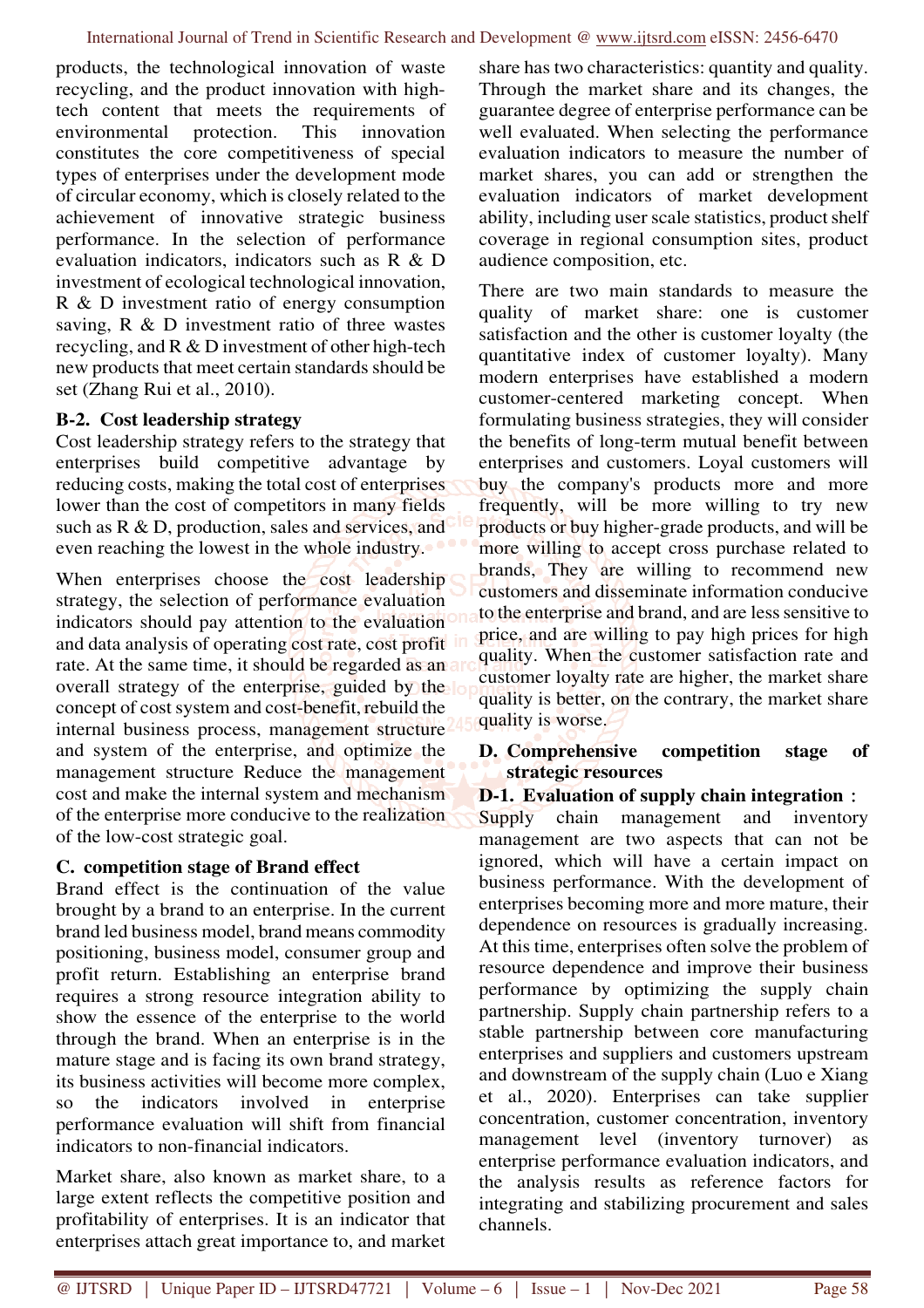#### **D-2. Evaluation of strategic cost management**:

Cost control is the inevitable trend of modern enterprises. The level of cost control affects the realization of enterprise business objectives to a certain extent and plays an unusual role in enterprise management. Each link of enterprise business cost affects the good and bad economic benefits to varying degrees (Xu Zhongwei 2020). What strategic cost management emphasizes is to seek cost management with long-term competitive advantage, so as to promote the development of enterprises and better practice the strategic planning of enterprises. Compared with the shortterm accounting period of traditional cost management, strategic cost management pays more attention to the development and competitive advantages of enterprises in the future (Zhang Yan 2020). Therefore, enterprises should take the proportion of various costs in the total operating cost, operating profit margin and other evaluation indicators as a part of the performance evaluation system. They can also consider comparing and analyzing the trend of the comprehensive budget data of each period, and use the results as the performance evaluation indicators under the implementation of strategic cost management.

### **D-3. Evaluation on the introduction of human resources in Enterprises**:

In the final analysis, the competition among enterprises is the competition of talents. If an enterprise reserves talents, it is equal to reserving wealth. Excellent talents are the source of enterprise innovation and can seek huge valueadded for enterprises. The brand effect of many enterprises is created by human resources. Therefore, evaluation indicators such as key talent retention rate, investment in maintaining excellent talents and introduction rate of excellent talents can be added as the measurement method of enterprise excellent talent reserve. At the same time, the adaptability of managers is also the embodiment of the comprehensive quality of excellent talents (Zhang Rui 2020). Therefore, the adaptability of managers can also be added to the performance evaluation indicators in this period as appropriate. All these are important factors for enterprises to maintain performance under normal and abnormal conditions, and should constitute an important content of strategic business performance evaluation.

## **CONCLUSION**

The business environment of the enterprise is constantly changing, and the life cycle and development stage of the enterprise itself will

change dynamically with the promotion of business activities. After the innovation of business strategy, the goal of enterprise management will also change. As the performance evaluation index and system reflecting the requirements of enterprise operation and management objectives, it should meet the requirements of the environment for a long time, make adjustment and innovation according to the changes of enterprise development stage and business activities, and guide managers to make better operation and management decisions from the perspective of performance evaluation, so as to achieve the goal of maximizing enterprise benefits.

By distinguishing the new product introduction stage, innovation and  $R \& D$  competition stage, enterprise brand effect competition stage and comprehensive competition stage of strategic resources, this paper analyzes the indicators suitable for its performance evaluation through the specific strategies implemented by enterprises in different development stages. In the new product introduction stage, it pays attention to the measurement and analysis of development ability indicators such as sales revenue growth rate. In the innovation  $\mathbb{R} \& \mathbb{D}$  competition stage, it further subdivides the implementation of product differentiation and cost leadership strategy, which is suitable to add performance evaluation indicators such as fund-raising ability and innovation technology evaluation of enterprises, In the stage of brand effect competition, performance evaluation indicators related to market share should be added. Finally, in the stage of comprehensive competition of strategic resources, evaluation indicators related to the degree of supply chain integration, the degree of strategic cost management and the introduction of human resources can be added to evaluate the enterprise performance.

According to the principles of relevance, importance and comprehensiveness that should be followed in the setting of performance evaluation index system, the enterprise strategic operation performance evaluation index system should take the comprehensive ability evaluation index as the core, expand to the important influencing factors affecting enterprise performance, and form a comprehensive and systematic index system.

#### **REFERENCES**

[1] ZhaiShengbao, et al."Competitive strategy, enterprise life cycle and enterprise value."Systems Engineering-Theory & Practice 41.04(2021):846-860.